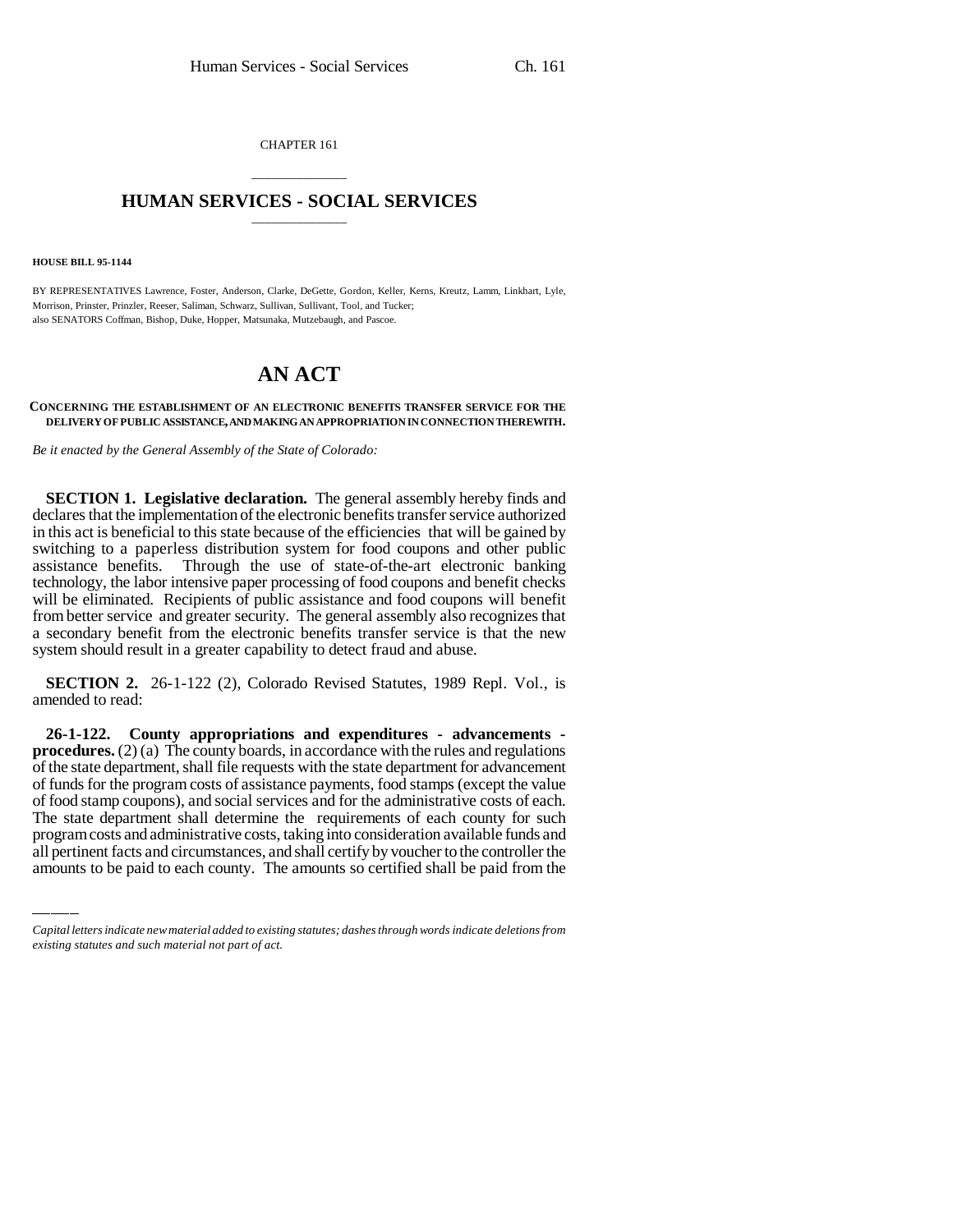state treasury upon voucher of the state department and warrant of the controller and shall be credited by the county treasurer to the county social services fund in accordance with the law and rules of the state department.

(b) FOR PURPOSES OF OPERATING THE ELECTRONIC BENEFITS TRANSFER SERVICE AS AUTHORIZED IN SECTION 26-2-104 ONCE THE SERVICE HAS BEEN FULLY DEVELOPED AND IMPLEMENTED IN ANY COUNTY, THE STATE DEPARTMENT SHALL DETERMINE THE PROGRAM COSTS AND ADMINISTRATIVE COSTS RELATED TO ASSISTANCE PAYMENTS AND FOOD STAMPS FOR EACH COUNTY. UPON IMPLEMENTATION OF THE ELECTRONIC BENEFITS TRANSFER SERVICE IN ANY COUNTY, THE COUNTY SHARE OF THE PROGRAM AND ADMINISTRATIVE COSTS SHALL EITHER BE BILLED TO THE COUNTY OR DEDUCTED FROM APPROPRIATE ADVANCES TO THE COUNTY. THE COST OF ADMINISTERING THE ELECTRONIC BENEFITS TRANSFER SERVICE SHALL NOT EXCEED THE PROPORTIONAL COST PER CLIENT THAT WOULD HAVE BEEN PAID BY COUNTIES TO ISSUE BENEFITS THROUGH THE NONELECTRONIC BENEFITS SYSTEM FOR THE SAME FISCAL YEAR. ANY SAVINGS THAT RESULT FROM THE USE OF THE ELECTRONIC BENEFITS TRANSFER SERVICE SHALL BE SHARED AMONG THE STATE AND LOCAL GOVERNMENTS IN PROPORTION TO SUCH ENTITIES' CONTRIBUTION TO THE ELECTRONIC BENEFITS TRANSFER SERVICE.

**SECTION 3.** 26-2-104, Colorado Revised Statutes, 1989 Repl. Vol., is amended to read:

**26-2-104. Public assistance programs - electronic benefits transfer service.** (1) The state department is hereby designated as the single state agency to administer or supervise the administration of public assistance programs in this state in cooperation with the federal government pursuant to the social security act and this article. The state department shall establish public assistance programs consisting of assistance payments and social services to be made available to eligible individuals, including but not limited to old age pensions, aid to families with dependent children, aid to the needy disabled, and aid to the blind.

(2) THE STATE DEPARTMENT IS AUTHORIZED TO IMPLEMENT AN ELECTRONIC BENEFITS TRANSFER SERVICE FOR ADMINISTERING THE DELIVERY OF PUBLIC ASSISTANCE PAYMENTS AND FOOD STAMPS TO RECIPIENTS. THE ELECTRONIC BENEFITS TRANSFER SERVICE SHALL BE DESIGNED TO ALLOW CLIENTS ACCESS TO CASH BENEFITS THROUGH AUTOMATED TELLER MACHINES OR SIMILAR ELECTRONIC TECHNOLOGY. THE ELECTRONIC BENEFITS TRANSFER SERVICE SHALL ALLOW CLIENTS ELIGIBLE FOR FOOD STAMPS ACCESS TO FOOD ITEMS THROUGH THE USE OF POINT OF SALE TERMINALS AT RETAIL OUTLETS. IN THE DEVELOPMENT AND IMPLEMENTATION OF THE SERVICE, THE STATE DEPARTMENT SHALL CONSULT WITH REPRESENTATIVES OF THOSE PERSONS, AGENCIES, AND ORGANIZATIONS THAT WILL USE OR BE AFFECTED BY THE ELECTRONIC BENEFITS TRANSFER SERVICE, INCLUDING PROGRAM CLIENTS, TO ASSURE THAT THE SERVICE IS AS WORKABLE, EFFECTIVE, AND EFFICIENT AS POSSIBLE. THE ELECTRONIC BENEFITS TRANSFER SERVICE SHALL BE APPLICABLE TO THE PUBLIC ASSISTANCE PROGRAMS DESCRIBED IN SUBSECTION (1) OF THIS SECTION AND TO FOOD STAMPS AS DESCRIBED IN PART 3 OF THIS ARTICLE. THE STATE DEPARTMENT SHALL CONTRACT IN ACCORDANCE WITH STATE PURCHASING REQUIREMENTS WITH ANY ENTITY FOR THE DEVELOPMENT AND ADMINISTRATION OF THE ELECTRONIC BENEFITS TRANSFER SERVICE. IN ORDER TO ENSURE THE INTEGRITY OF THE ELECTRONIC BENEFITS TRANSFER SERVICE, THE SYSTEM DEVELOPED PURSUANT TO THIS SECTION